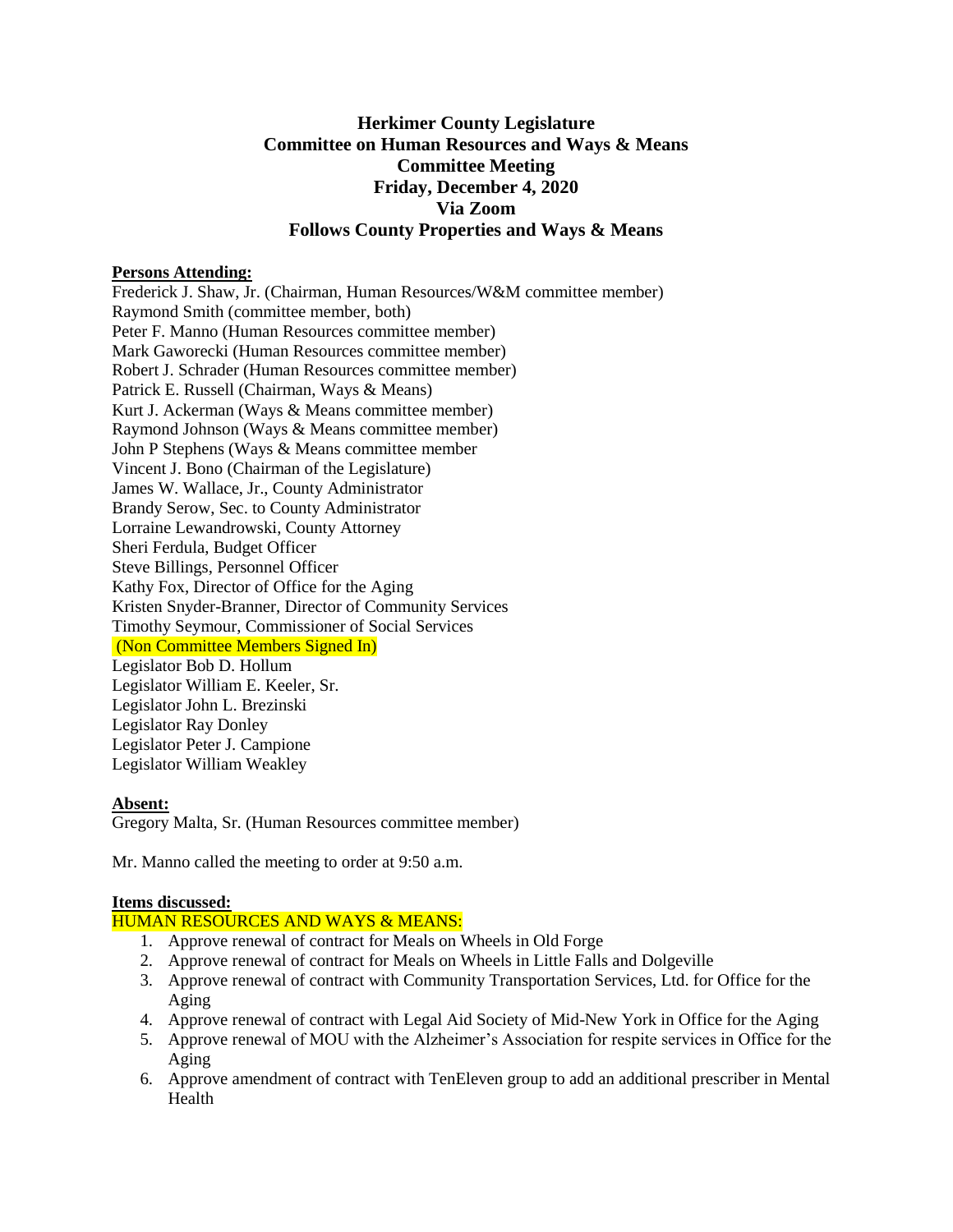- 7. Approve contracts for Flexible Funds for Family Services Plan in DSS
- 8. Renew agreements and authorize Chairman to sign each as amended for Welfare Fraud and Program Integrity efforts in DSS
- 9. Approve renewal of agreement with ICAN for two full time preventive services workers in DSS
- 10. Approve purchase of computers and scanners in DSS
- 11. Approve MOU with the Resource Center for Independent Living in DSS
- 12. Accept funds, amend budget and create account in DSS for Family First funding
- 13. Other

#### **Committee Vote Record:**

#### HUMAN RESOURCES AND WAYS & MEANS:

Mr. Manno: "First item is to approve renewal of the contract for Meals on Wheels in Old Forge."

Item #1 – On motion of Mr. Schrader, seconded by Mr. Shaw for Human Resources and on motion of Mr. Stephens, seconded by Mr. Johnson for Ways & Means, Item #1 was voted on and approved. Unanimous. Absent: 1.

Mr. Manno: "Second item is approve the renewal of contract for Meals on Wheels in Little Falls and Dolgeville. Do I have a motion?"

Item #2 – On motion of Mr. Smith, seconded by Mr. Shaw for Human Resources and on motion of Mr. Smith, seconded by Mr. Bono for Ways & Means, Item #2 was voted on and approved. Unanimous. Absent: 1.

Mr. Manno: "Third item is to approve the renewal of contract with Community Transportation Services, Ltd. for Office for the Aging. Do I have motion?"

Item #3 – On motion of Mr. Schrader, seconded by Mr. Campione for Human Resources and on motion of Mr. Smith, seconded by Mr. Stephens for Ways & Means, Item #3 was voted on and approved. Unanimous. Absent: 1.

Mr. Manno: "The fourth item is approve renewal of contract with Legal Aid Society of Mid-New York in Office for the Aging. Do I have a motion?"

Item #4 – On motion of Mr. Shaw, seconded by Mr. Schrader for Human Resources and on motion of Mr. Smith, seconded by Mr. Shaw for Ways & Means, Item #4 was voted on, approved and moved for Resolution. Unanimous. Absent: 1.

Mr. Manno: "The fifth item, approve the renewal of MOU with the Alzheimer's Association for respite services in Office for the Aging. Do I have a motion?"

Item #5 – On motion of Mr. Schrader, seconded by Mr. Smith for Human Resources and on motion of Mr. Russell, seconded by Mr. Shaw for Ways & Means, Item #5 was voted on, approved and moved for Resolution. Unanimous. Absent: 1.

Mr. Manno: "Number six approve amendment of contract with TenEleven group to add an additional prescriber in Mental Health. Can I have a motion?"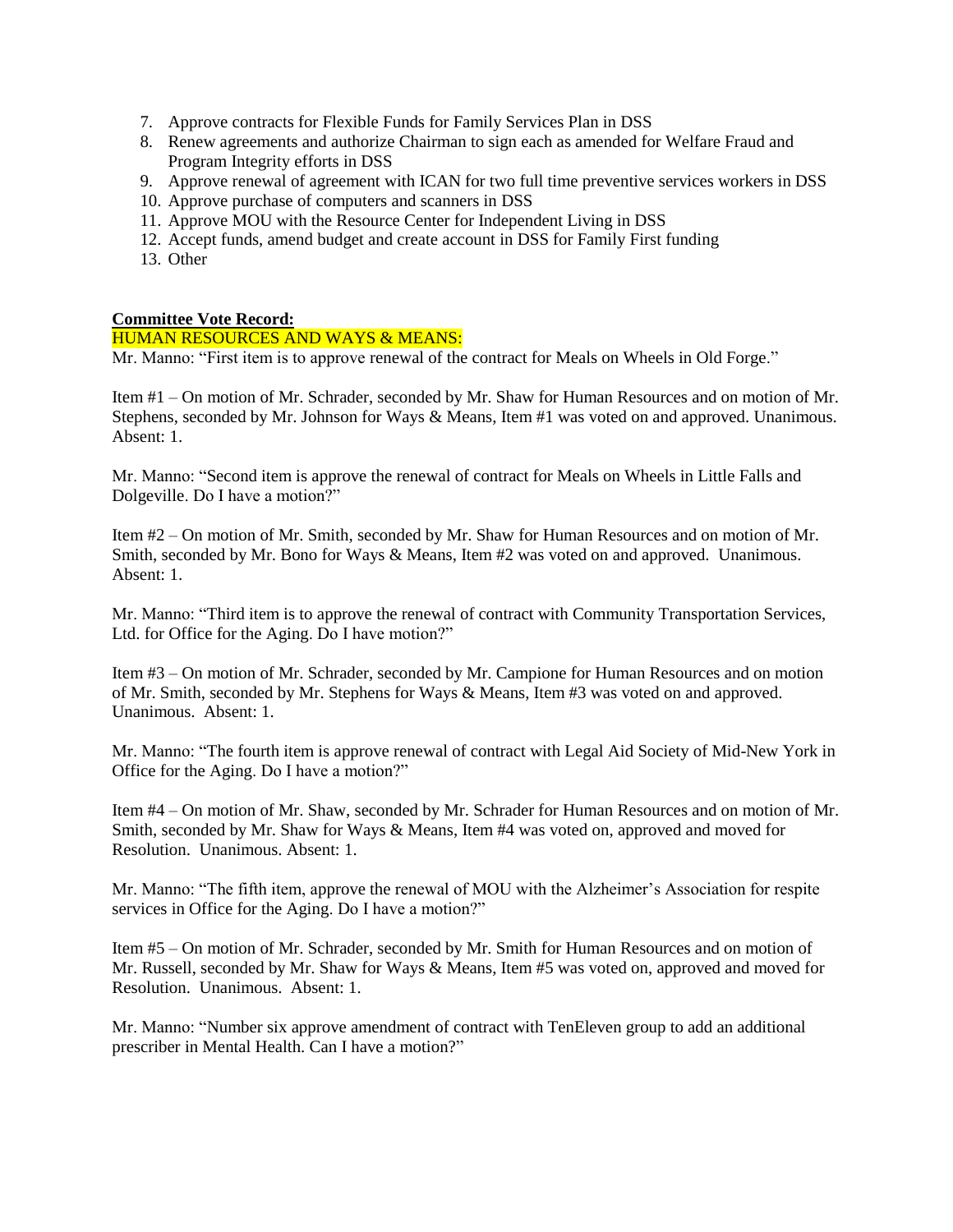Item #6 – On motion of Mr. Schrader, seconded by Mr. Shaw for Human Resources and on motion of Mr. Bono, seconded by Mr. Stephens for Ways & Means, Item #6 was voted on, approved and moved for Resolution. Unanimous. Absent: 1.

Mr. Manno: "Number seven approve contracts for Flexible Funds for Family Services Plan in DSS. Do I have motion?"

Item #7 – On motion of Mr. Smith, seconded by Mr. Schrader for Human Resources and on motion of Mr. Smith, seconded by Mr. Shaw for Ways & Means, Item #7 was voted on, approved and moved for Resolution. Unanimous. Absent: 1.

Mr. Manno: "Number eight Renew agreements and authorize Chairman to sign each as amended for Welfare Fraud and Program Integrity efforts in DSS. Do I have a Motion?"

Item #8 – On motion of Mr. Smith, seconded by Mr. Shaw for Human Resources and on motion of Mr. Stephens, seconded by Mr. Bono for Ways & Means, Item #8 was voted on, approved and moved for Resolution. Unanimous. Absent: 1.

Mr. Manno: "Moving on to number nineapprove renewal of agreement with ICAN for two full time preventive services workers in DSS. Do I have a motion?"

Item #9 – On motion of Mr. Shaw, seconded by Mr. Bono for Human Resources and on motion of Mr. Bono, seconded by Mr. Stephens for Ways & Means, Item #9 was voted on, approved and moved for Resolution. Unanimous. Absent: 1.

Mr. Manno: "Number ten approve purchase of computers and scanners in DSS."

Item #10 – On motion of Mr. Bono, seconded by Mr. Schrader for Human Resources and on motion of Mr. Bono, seconded by Mr. Stephens for Ways & Means, Item #10 was voted on, approved and moved for Resolution. Unanimous. Absent: 1.

Mr. Russell: "Is this money coming out of our computer reserve fund?"

Tim Seymour: "No Pat. That money is going to come from Medicaid. The savings that we had. We had over \$800,000 this year in savings in Medicaid."

Mr. Russell: "That's nice. Thanks Tim."

Tim Seymour: "You are welcome."

Mr. Manno: "Approve the MOU with the Resource Center for Independent Living in DSS."

Item #11 – On motion of Mr. Shaw, seconded by Mr. Schrader for Human Resources and on motion of Mr. Johnson, seconded by Mr. Shaw for Ways & Means, Item #11 was voted on, approved and moved for Resolution. Unanimous. Absent: 1.

Mr. Manno: "Number twelve accept funds, amend budget and create account in DSS for Family First funding. Do I have a motion?"